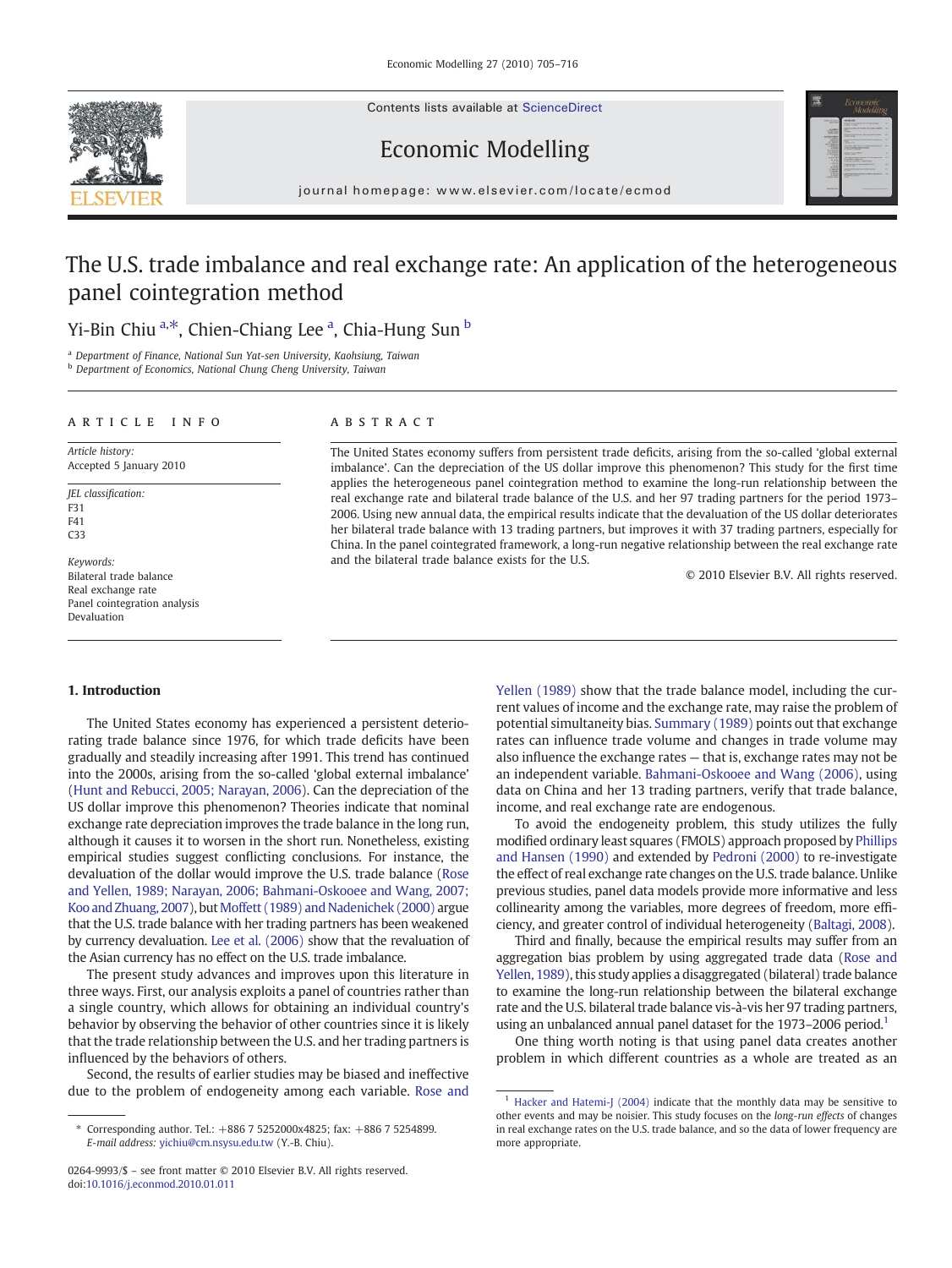entity and not as a separate unit [\(Lee and Lee, 2009](#page--1-0)). Countries having different income per capita may exhibit differences in their export supply and import demand ability. The geographic structure of trade between the U.S. and her trading partners in different regions or continents is likely to be affected by geographic distance, trade restriction measures, political and economic relationships, and so on. For example, the U.S. adopts a free trade policy with North American countries, but protectionism against East Asian countries, which are main exporters of manufactured goods to the U.S. and which mostly peg their currency to the US dollar. Furthermore, the U.S. has declared the Africa Growth and Opportunity Act to aid African economic development. Thus, this study classifies the sample data into seven sub-samples to explore whether the locations and levels of the real income of the U.S. trading partners exhibit different impacts on the relationship between currency devaluation and the U.S. bilateral trade balance.

The next section briefly reviews the relationship among trade balance and macroeconomic variables in different countries. Section 3 introduces the [Maddala and Wu \(1999; MW hereafter\)](#page--1-0) panel unit root test, Pedroni's cointegration tests, and the FMOLS technique. [Section 4](#page--1-0) establishes the empirical model and illustrates the variable definitions and data sources. [Section 5](#page--1-0) presents the empirical results and discusses the possible long-run relationships between the U.S. bilateral trade flow and real exchange rate. [Section 6](#page--1-0) offers findings and concludes.

#### 2. Background and literature review

Fig. 1 displays the U.S. bilateral trade deficits with her top five trading partners, which were approximately US\$523 billion in 2007 and accounted for 64% of the total trade deficit (US\$816 billion). Despite the U.S. bilateral trade deficits with Canada, Germany, Japan, and Mexico being maintained under US\$100 billion in recent years, China surpassed Japan to become the largest source of the U.S. bilateral trade deficits after 2000. In particular, these bilateral trade deficits with China have rapidly increased and reached a record level of US \$256.3 billion in 2007.

We briefly review a number of arguments made in previous works, specifying to which type of data each applies. Based on the data used, the existing studies can be classified into two categories: aggregated or disaggregated (bilateral) trade data.<sup>2</sup> Using aggregated trade data, [Moffett \(1989\)](#page--1-0) indicates that the long-run merchandise trade balance adjustment path looks like a sine wave, which means currency devaluation may deteriorate the U.S. trade balance. [Bahmani-Oskooee](#page--1-0) [\(1991\)](#page--1-0) finds that a long-run currency depreciation can improve the trade balance of least developed countries. Using the cointegration approach and error correction model (ECM), [Lal and Lowinger \(2002\)](#page--1-0) point out that depreciation will increase the trade balance of India and Pakistan. [Singh \(2002\)](#page--1-0) uses Indian data from 1960 to 1995 and suggests that the devaluation of the real effective exchange rate leads to an improvement in Indian trade balance. In contrast, [Narayan \(2004\)](#page--1-0) [and Duasa \(2007\)](#page--1-0), utilizing an autoregressive distributed lag (ARDL) approach, show that there is no long-run relationship between trade balance and the real exchange rate for Malaysia and New Zealand, respectively. [Wang et al. \(2007\)](#page--1-0) find that there is little Renminbi (RMB) misalignment — that is, the RMB is not consistently undervalued, implying China's exchange rate policy may not play an important role in her trade surpluses.

The insignificant relationship between trade balance and exchange rate may arise from using aggregated trade data. [Nadenichek \(2000\)](#page--1-0) adopts a two-country real business cycle model and confirms that a depreciation of the real exchange rate causes a deterioration of the U.S. trade balance with Japan, and thus the U.S. trade deficit with Japan cannot be diminished. Using the Johansen cointegration approach,



Source: U.S. Census Bureau, Foreign Trade Division

Fig. 1. U.S. bilateral trade deficits (in US\$ billion) with her top five trading partners, 1998–2007.

ECM, and dynamic ordinary least squares (DOLS), [Thorbecke \(2006\)](#page--1-0) finds that an appreciation of the RMB will lead to a generalized appreciation of Asian currencies that could impact China's processed exports, and thus help to reduce the U.S. trade deficit with China. [Garcia-Herrero and Koivu \(2007\)](#page--1-0) indicate that a real appreciation of the RMB will reduce Chinese exports to the U.S., but it has no impact on Chinese imports from the U.S.

[Yol and Baharumshah \(2007\)](#page--1-0) utilize the panel cointegration technique to examine the effects of exchange rate changes on the bilateral trade balance between ten African countries and the U.S. Their study reveals that a real exchange rate depreciation improves the bilateral trade balance for Botswana, Egypt, Kenya, Nigeria, Tunisia, and Uganda vis-à-vis the U.S., but worsens Tanzania's trade balance with the U.S. [Harb \(2007\)](#page--1-0) also use the panel cointegration technique to estimate the price and income elasticities of imports and exports between Arab countries and the Euro zone. He presents that Arab imports from Europe are price elastic and income inelastic, however, the price and income elasticities of Arab exports to Europe are uncertain. Utilizing the ARDL approach, [Bahmani-Oskooee and Harvery \(2006\)](#page--1-0) suggest that a real depreciation of the Malaysian Ringgit can increase Malaysia's trade balance with China, France, Germany, Indonesia, and the U.S. [Narayan](#page--1-0) [\(2006\)](#page--1-0) reports that a real devaluation of the Renminbi (RMB) improves the bilateral trade balance with the U.S. in the short run and long run.

Some works argue that a rise in U.S. net savings or higher productivity in the U.S. could improve the U.S. trade deficits. For example, [Lee et al. \(2006\)](#page--1-0) indicate that the low levels of private and public saving rates relative to investment in the U.S. are the main factor for the massive U.S. current account deficits. [McKinnon \(2007\)](#page--1-0) indicates that to reduce the U.S. current account deficits, net savings need to be increased in the U.S. and reduced abroad, particularly in Asia. Furthermore, [Batra and Beladi \(1998\)](#page--1-0) show that countries exporting manufactured goods will have a persistent trade surplus, and countries with a large manufacturing sector will have higher productivity growth rates. The differentials in productivity growth rates could explain the trade imbalance. Obstfeld [and Rogoff \(2007\)](#page--1-0) find that an increase in productivity of the U.S. tradable sector or of the Euro area and Japan's non-tradable sector could reduce the huge U.S. trade deficits. [Cova](#page--1-0) [et al. \(2008\)](#page--1-0) show that a 1% increase in the U.S. productivity in the nontradable sector will reduce her trade account by 0.16% of GDP.

#### 3. Econometric technique

Before carrying out the Pedroni panel cointegration tests, this paper uses the Augmented Dickey–Fuller (ADF) [Fisher \(1932\)](#page--1-0) unit root test developed by [Maddala and Wu \(1999, hereafter MW\)](#page--1-0) to verify that the variables are non-stationary, i.e., integrated of degree of one  $(I(1))$ . This paper then applies the group-mean FMOLS to estimate the coefficients of long-run relationships among these variables.

<sup>2</sup> Table A1 summarizes the selected empirical studies.